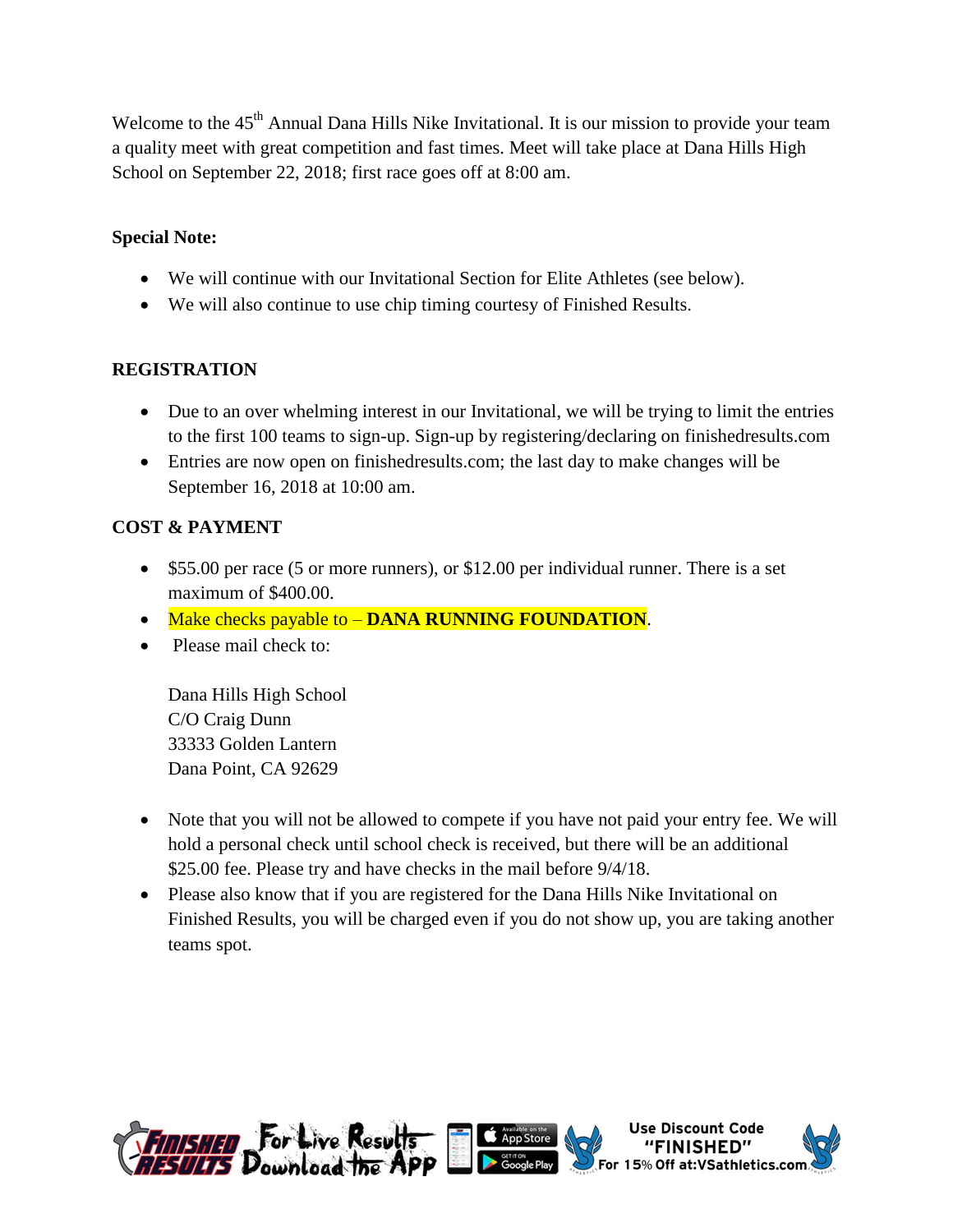## **DIVISIONS**

- All divisions will be decided by enrollment, level of competitiveness, and time registered.
- We will post participating teams on our website with final confirmation of participating teams and divisions on Tuesday September 18, 2018 at 12:00 pm. If you need to know your division ahead of time, please email bluemonkeyman@hotmail.com

### **AWARDS**

- Invitational Sections: Plaques will be awarded to top 4 teams; individual medals to top 60.
- Grade Level Races: Plaques will be awarded to top 2 teams; Individual medals to top 50.

## **PARKING**

- Buses parking information will be sent to you the beginning of September as we are working to make parking better for all.
- Cars can park in the second parking lot closest to the stadium or anywhere they can find legal parking in the community.

# **PACKET PICK-UP**

Be sure to pick up your teams packet at the west end of the track, coaches only please.

### **CLERK OF THE COURSE**

• Please have your runners report to the Starting Line 15 minutes prior to their race, ready to run.

### **IMPORTANT DATES**

- ASAP Register/Declare on finishedresults.com
- 9/16/18 Athlete registration on finishedresults.com closes at 10:00 am
- 9/18/18 Final confirmations and Divisions will posted on dhhsdolphins.com/cc/dhi.html
- $\bullet$  9/22/18 Dana Hills Nike Invitational

# Any further questions, please contact Craig Dunn at (949) 395-1351 or bluemonkeyman@hotmail.com